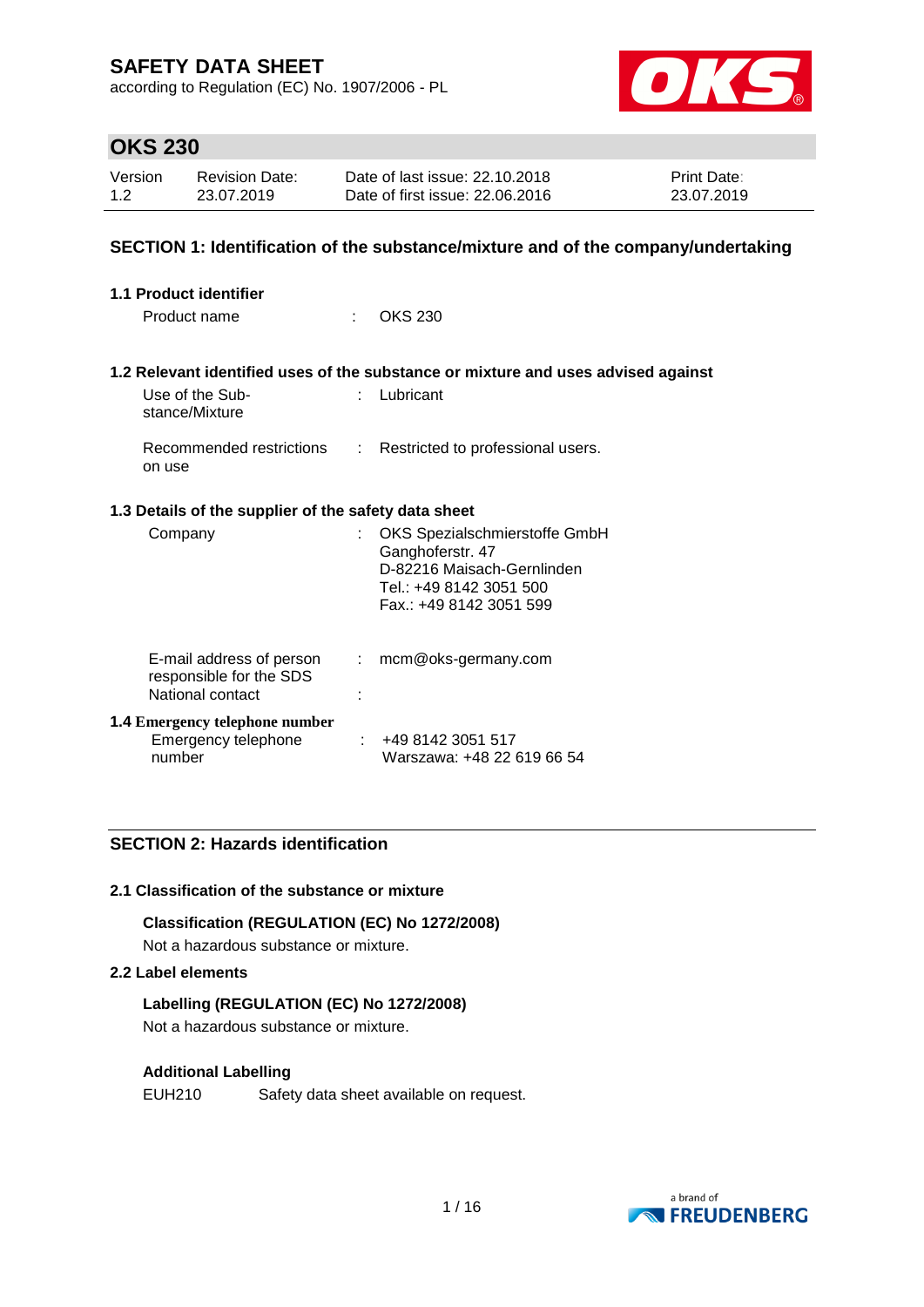according to Regulation (EC) No. 1907/2006 - PL



# **OKS 230**

| Version | <b>Revision Date:</b> | Date of last issue: 22.10.2018  | <b>Print Date:</b> |
|---------|-----------------------|---------------------------------|--------------------|
| 1.2     | 23.07.2019            | Date of first issue: 22,06,2016 | 23.07.2019         |

### **2.3 Other hazards**

This substance/mixture contains no components considered to be either persistent, bioaccumulative and toxic (PBT), or very persistent and very bioaccumulative (vPvB) at levels of 0.1% or higher.

## **SECTION 3: Composition/information on ingredients**

### **3.2 Mixtures**

Chemical nature : polyalkylene glycol oil Molybdenum disulfide

### **Hazardous components**

| Chemical name                                | CAS-No.<br>EC-No.   | Classification | Concentration<br>limits<br>M-Factor | Concentration<br>(% w/w) |
|----------------------------------------------|---------------------|----------------|-------------------------------------|--------------------------|
|                                              | Index-No.           |                | <b>Notes</b>                        |                          |
|                                              | Registration number |                |                                     |                          |
| Substances with a workplace exposure limit : |                     |                |                                     |                          |
| molybdenum disul-                            | 1317-33-5           |                |                                     | $>= 30 - 50$             |
| phide                                        | 215-263-9           |                |                                     |                          |
|                                              |                     |                |                                     |                          |
|                                              |                     |                |                                     |                          |
| kaolin                                       | 1332-58-7           |                |                                     | $>= 10 - 20$             |
|                                              | 310-194-1           |                |                                     |                          |
|                                              |                     |                |                                     |                          |
|                                              |                     |                |                                     |                          |

For explanation of abbreviations see section 16.

## **SECTION 4: First aid measures**

### **4.1 Description of first aid measures**

| If inhaled              | : Remove person to fresh air. If signs/symptoms continue, get<br>medical attention.<br>Keep patient warm and at rest.<br>If breathing is irregular or stopped, administer artificial respira-<br>tion. |  |
|-------------------------|--------------------------------------------------------------------------------------------------------------------------------------------------------------------------------------------------------|--|
| In case of skin contact | : Remove contaminated clothing. If irritation develops, get med-<br>ical attention.<br>Wash off with soap and water.                                                                                   |  |
| In case of eye contact  | : Rinse immediately with plenty of water, also under the eyelids,<br>for at least 10 minutes.<br>If eye irritation persists, consult a specialist.                                                     |  |

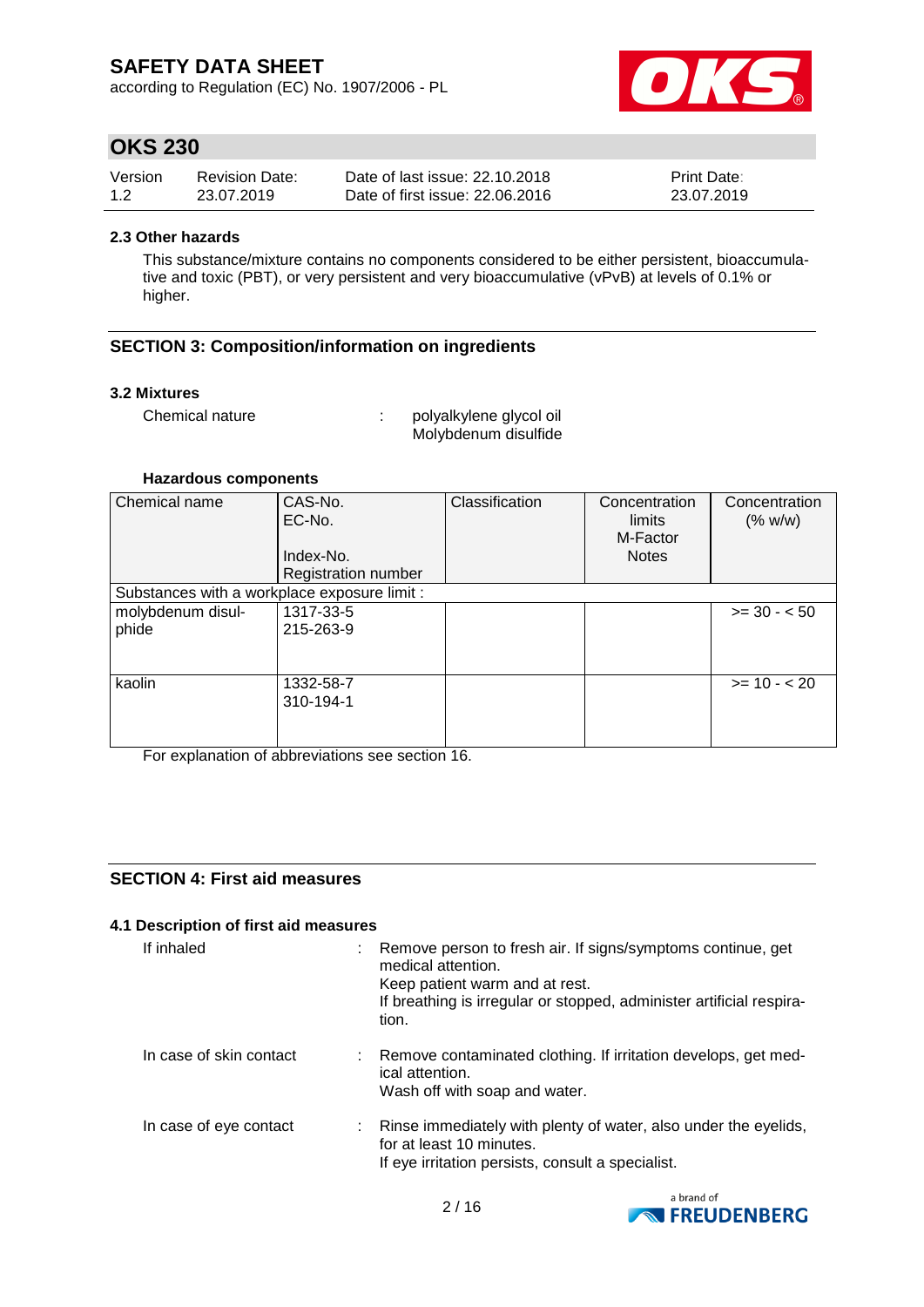according to Regulation (EC) No. 1907/2006 - PL



# **OKS 230**

| Version<br>1.2                                                                 | <b>Revision Date:</b><br>23.07.2019 |                           | Date of last issue: 22.10.2018<br>Date of first issue: 22.06.2016                            | <b>Print Date:</b><br>23.07.2019 |
|--------------------------------------------------------------------------------|-------------------------------------|---------------------------|----------------------------------------------------------------------------------------------|----------------------------------|
| If swallowed                                                                   |                                     |                           | Move the victim to fresh air.<br>Do not induce vomiting without medical advice.              |                                  |
|                                                                                | Symptoms                            |                           | 4.2 Most important symptoms and effects, both acute and delayed<br>No information available. |                                  |
| <b>Risks</b>                                                                   |                                     |                           | None known.                                                                                  |                                  |
| 4.3 Indication of any immediate medical attention and special treatment needed |                                     |                           |                                                                                              |                                  |
| Treatment                                                                      |                                     | No information available. |                                                                                              |                                  |

## **SECTION 5: Firefighting measures**

| 5.1 Extinguishing media                                                  |                                                                                                                                                                         |
|--------------------------------------------------------------------------|-------------------------------------------------------------------------------------------------------------------------------------------------------------------------|
| Suitable extinguishing media :                                           | Use water spray, alcohol-resistant foam, dry chemical or car-<br>bon dioxide.                                                                                           |
| Unsuitable extinguishing<br>media                                        | : High volume water jet                                                                                                                                                 |
| 5.2 Special hazards arising from the substance or mixture                |                                                                                                                                                                         |
| Specific hazards during fire- : Fire may cause evolution of:<br>fighting | Carbon oxides<br>Metal oxides<br>Oxides of phosphorus<br>Sulphur oxides                                                                                                 |
| 5.3 Advice for firefighters                                              |                                                                                                                                                                         |
| Special protective equipment :<br>for firefighters                       | In the event of fire, wear self-contained breathing apparatus.<br>Use personal protective equipment. Exposure to decomposi-<br>tion products may be a hazard to health. |
| Further information                                                      | Standard procedure for chemical fires.                                                                                                                                  |

## **SECTION 6: Accidental release measures**

## **6.1 Personal precautions, protective equipment and emergency procedures**

| Personal precautions<br>Evacuate personnel to safe areas.<br>Use the indicated respiratory protection if the occupational<br>exposure limit is exceeded and/or in case of product release<br>(dust).<br>Do not breathe vapours, aerosols.<br>Refer to protective measures listed in sections 7 and 8. |  |
|-------------------------------------------------------------------------------------------------------------------------------------------------------------------------------------------------------------------------------------------------------------------------------------------------------|--|
|-------------------------------------------------------------------------------------------------------------------------------------------------------------------------------------------------------------------------------------------------------------------------------------------------------|--|

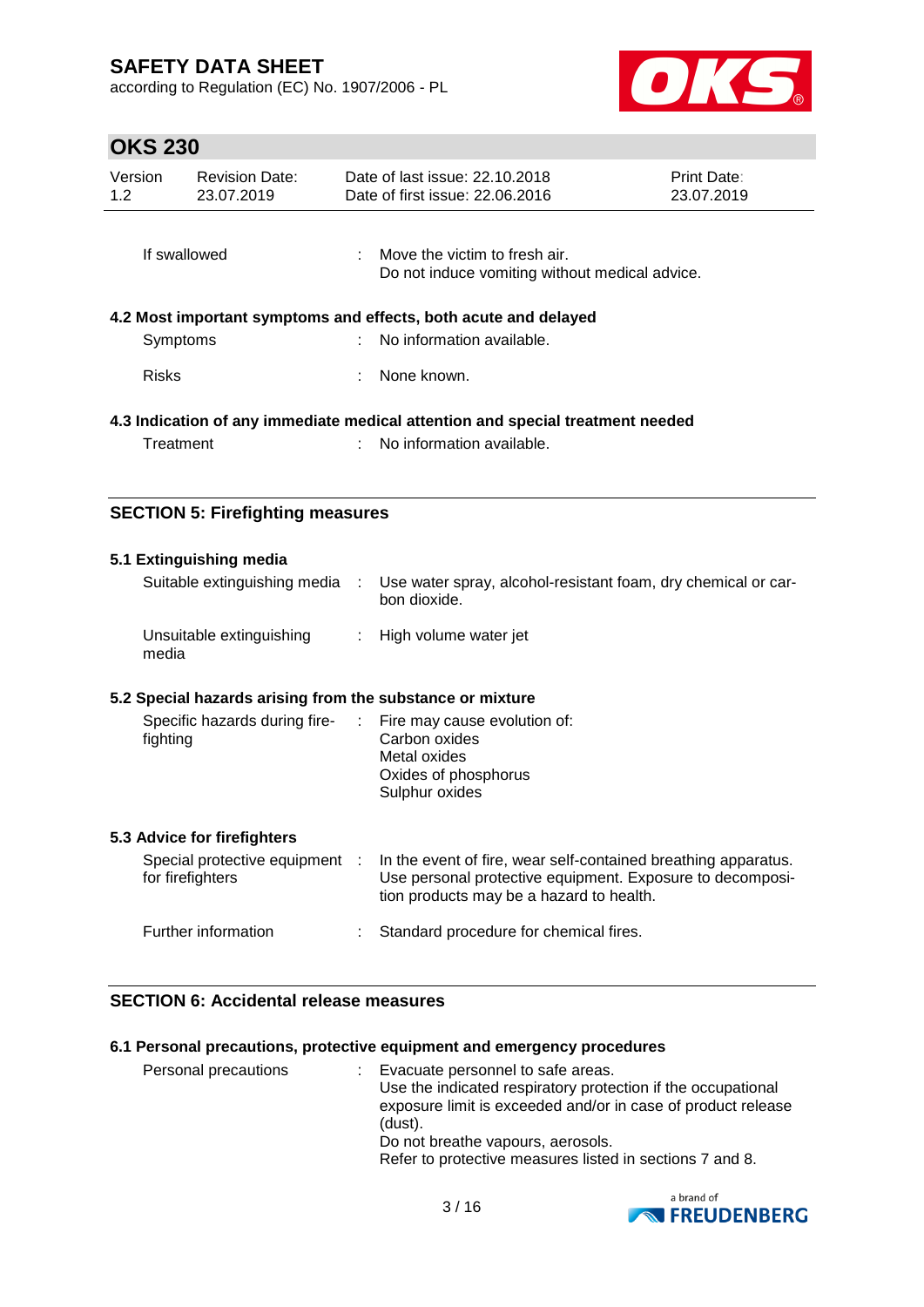according to Regulation (EC) No. 1907/2006 - PL



# **OKS 230**

| Version | Revision Date: | Date of last issue: 22.10.2018  | <b>Print Date:</b> |
|---------|----------------|---------------------------------|--------------------|
| 1.2     | 23.07.2019     | Date of first issue: 22.06.2016 | 23.07.2019         |

## **6.2 Environmental precautions**

| Environmental precautions | . Try to prevent the material from entering drains or water<br>courses.<br>Local authorities should be advised if significant spillages<br>cannot be contained. |
|---------------------------|-----------------------------------------------------------------------------------------------------------------------------------------------------------------|
|---------------------------|-----------------------------------------------------------------------------------------------------------------------------------------------------------------|

## **6.3 Methods and material for containment and cleaning up**

| Methods for cleaning up |  | Clean up promptly by sweeping or vacuum.<br>Keep in suitable, closed containers for disposal. |
|-------------------------|--|-----------------------------------------------------------------------------------------------|
|-------------------------|--|-----------------------------------------------------------------------------------------------|

### **6.4 Reference to other sections**

For personal protection see section 8.

## **SECTION 7: Handling and storage**

| 7.1 Precautions for safe handling                                |                                                                                                                                                                                                                                                                                                                                      |
|------------------------------------------------------------------|--------------------------------------------------------------------------------------------------------------------------------------------------------------------------------------------------------------------------------------------------------------------------------------------------------------------------------------|
| Advice on safe handling                                          | For personal protection see section 8.<br>÷.<br>Smoking, eating and drinking should be prohibited in the ap-<br>plication area.<br>Wash hands and face before breaks and immediately after<br>handling the product.                                                                                                                  |
| Hygiene measures                                                 | : Wash face, hands and any exposed skin thoroughly after<br>handling.                                                                                                                                                                                                                                                                |
| 7.2 Conditions for safe storage, including any incompatibilities |                                                                                                                                                                                                                                                                                                                                      |
| Requirements for storage<br>areas and containers                 | Store in original container. Keep container closed when not in<br>t.<br>use. Keep in a dry, cool and well-ventilated place. Containers<br>which are opened must be carefully resealed and kept upright<br>to prevent leakage. Store in accordance with the particular<br>national regulations. Keep in properly labelled containers. |
| 7.3 Specific end use(s)                                          |                                                                                                                                                                                                                                                                                                                                      |
| Specific use(s)                                                  | Specific instructions for handling, not required.                                                                                                                                                                                                                                                                                    |

## **SECTION 8: Exposure controls/personal protection**

### **8.1 Control parameters**

### **Occupational Exposure Limits**

| Components     | CAS-No.   | Value type (Form<br>of exposure) | Control parameters | <b>Basis</b> |
|----------------|-----------|----------------------------------|--------------------|--------------|
| molvbdenum di- | 1317-33-5 | <b>NDS</b>                       | $4 \text{ ma/m}$   | DΙ<br>OEL    |

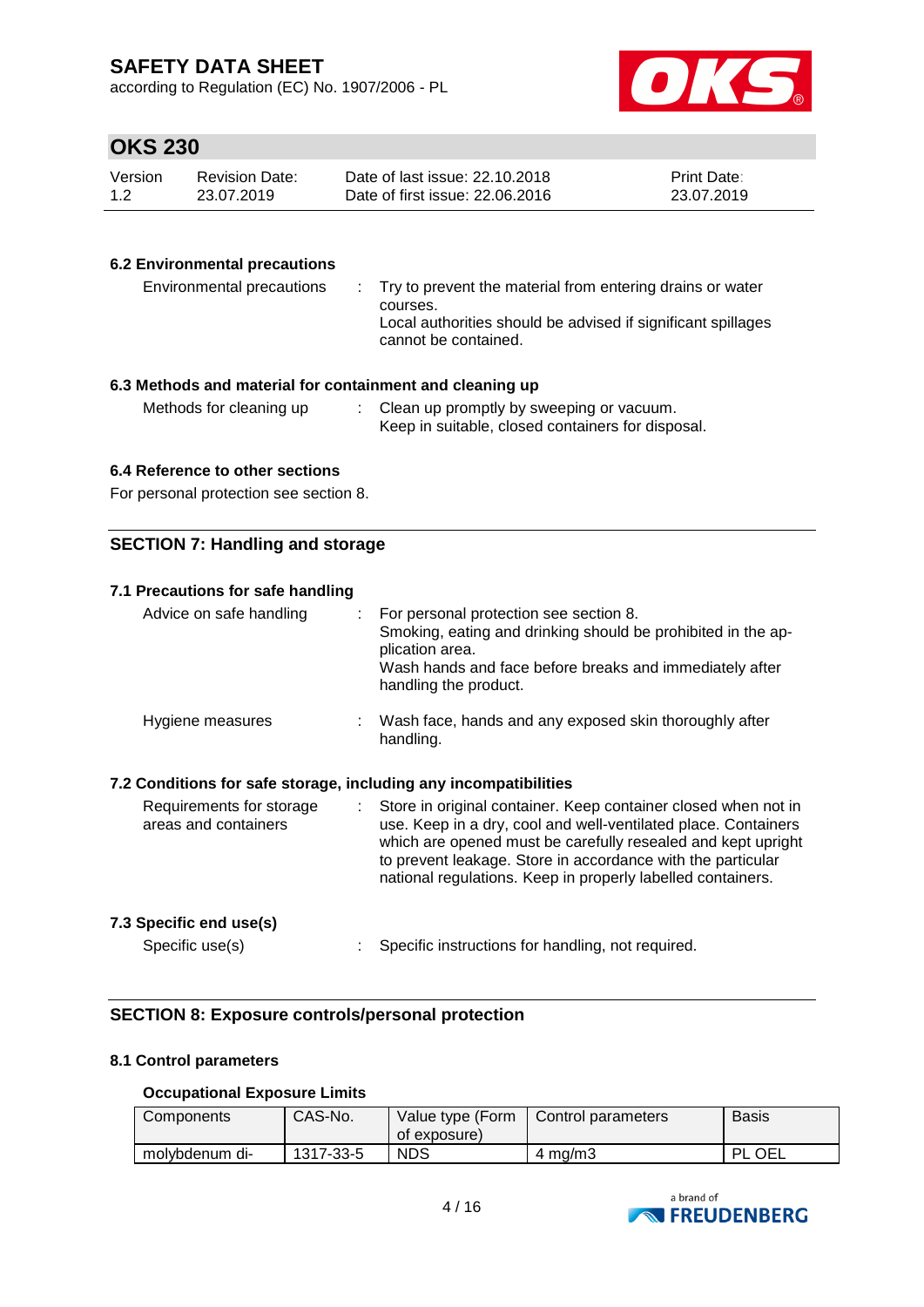according to Regulation (EC) No. 1907/2006 - PL



# **OKS 230**

| Version | <b>Revision Date:</b> | Date of last issue: 22.10.2018  | <b>Print Date:</b> |
|---------|-----------------------|---------------------------------|--------------------|
| 1.2     | 23.07.2019            | Date of first issue: 22,06,2016 | 23.07.2019         |

| sulphide            |                                                                               |                 | (Molybdenum)           | $(2018-07-07)$     |  |  |  |  |
|---------------------|-------------------------------------------------------------------------------|-----------------|------------------------|--------------------|--|--|--|--|
|                     |                                                                               | <b>NDSch</b>    | $10$ mg/m $3$          | PL OEL             |  |  |  |  |
|                     |                                                                               |                 | (Molybdenum)           | $(2018-07-07)$     |  |  |  |  |
| kaolin              | 1332-58-7                                                                     | NDS (inhalable  | $10$ mg/m $3$          | PL OEL             |  |  |  |  |
|                     |                                                                               | fraction)       |                        | $(2018-07-07)$     |  |  |  |  |
| Further information | Inhalable fraction - the fraction of aerosol penetrating through the nose and |                 |                        |                    |  |  |  |  |
|                     | mouth, which after deposit in the respiratory tract poses a threat to health, |                 |                        |                    |  |  |  |  |
|                     | determined in accordance with standard PN-EN 481., The concentration of       |                 |                        |                    |  |  |  |  |
|                     | the respirable crystalline silica fraction is determined simultaneously       |                 |                        |                    |  |  |  |  |
|                     |                                                                               | TWA (Respirable | $0,1 \, \text{mg/m}$ 3 | 2004/37/EC         |  |  |  |  |
|                     |                                                                               | dust)           |                        | $(2017 - 12 - 27)$ |  |  |  |  |
| Further information | Carcinogens or mutagens                                                       |                 |                        |                    |  |  |  |  |

### **Derived No Effect Level (DNEL) according to Regulation (EC) No. 1907/2006:**

| Substance name                           | End Use        | <b>Exposure routes</b> | Potential health ef-<br>fects | Value          |
|------------------------------------------|----------------|------------------------|-------------------------------|----------------|
| Polypropylene glycol<br>(40) butyl ether | <b>Workers</b> | Inhalation             | Long-term systemic<br>effects | $2,9$ mg/m $3$ |
|                                          | Workers        | Skin contact           | Long-term systemic<br>effects | $0,83$ mg/kg   |
|                                          | Consumers      | Skin contact           | Long-term systemic<br>effects | $0,42$ mg/kg   |
|                                          | Consumers      | Ingestion              | Long-term systemic<br>effects | $0,42$ mg/kg   |
|                                          | Consumers      | Ingestion              | Acute systemic ef-<br>fects   | $2,5$ mg/kg    |

### **Predicted No Effect Concentration (PNEC) according to Regulation (EC) No. 1907/2006:**

| Substance name                           | <b>Environmental Compartment</b>          | Value         |
|------------------------------------------|-------------------------------------------|---------------|
| Polypropylene glycol (40) butyl<br>ether | Fresh water                               | $0,333$ mg/l  |
|                                          | Marine water                              | 0,0333 mg/l   |
|                                          | Intermittent use/release                  | $3,33$ mg/l   |
|                                          | Microbiological Activity in Sewage Treat- | 100 mg/l      |
|                                          | ment Systems                              |               |
|                                          | Fresh water sediment                      | 5,02 mg/kg    |
|                                          | Marine sediment                           | $0,502$ mg/kg |
|                                          | Soil                                      | $0,809$ mg/kg |

#### **8.2 Exposure controls**

| <b>Engineering measures</b>                     |                                |
|-------------------------------------------------|--------------------------------|
| none                                            |                                |
| Personal protective equipment                   |                                |
| Eye protection                                  | Tightly fitting safety goggles |
| Hand protection<br>Material<br>Protective index | butyl-rubber<br>Class 1        |

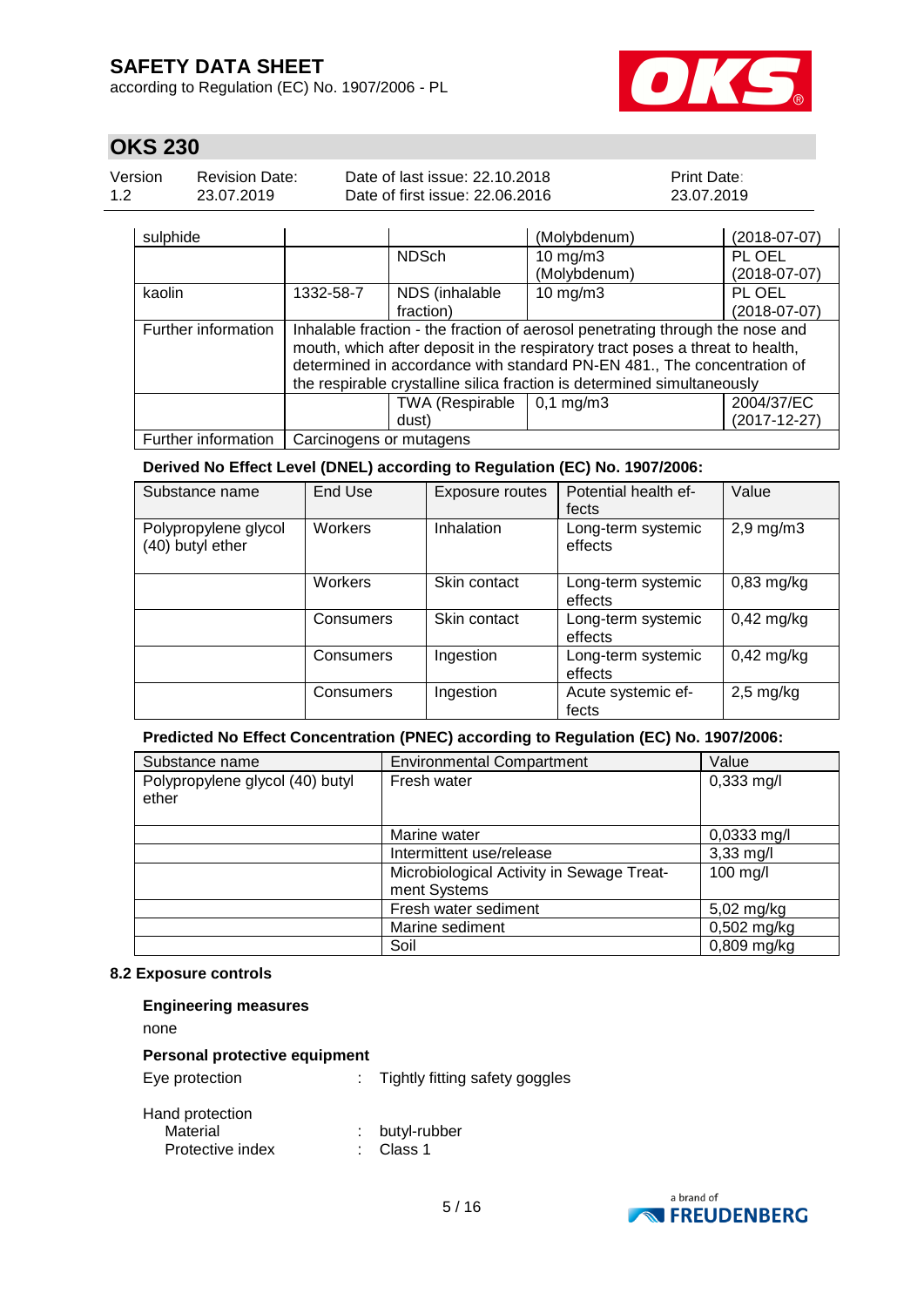according to Regulation (EC) No. 1907/2006 - PL



# **OKS 230**

| Version<br>1.2         | <b>Revision Date:</b><br>23.07.2019 | Date of last issue: 22.10.2018<br>Date of first issue: 22.06.2016                                                                                                                                                                                                                                                                                                       | Print Date:<br>23.07.2019 |  |
|------------------------|-------------------------------------|-------------------------------------------------------------------------------------------------------------------------------------------------------------------------------------------------------------------------------------------------------------------------------------------------------------------------------------------------------------------------|---------------------------|--|
| <b>Remarks</b>         |                                     | For prolonged or repeated contact use protective gloves. The<br>selected protective gloves have to satisfy the specifications of<br>Regulation (EU) 2016/425 and the standard EN 374 derived<br>from it. The break through time depends amongst other<br>things on the material, the thickness and the type of glove<br>and therefore has to be measured for each case. |                           |  |
| Respiratory protection |                                     | Not required; except in case of aerosol formation.                                                                                                                                                                                                                                                                                                                      |                           |  |
| Filter type            |                                     | Filter type A-P                                                                                                                                                                                                                                                                                                                                                         |                           |  |
|                        | Protective measures                 | The type of protective equipment must be selected according<br>to the concentration and amount of the dangerous substance<br>at the specific workplace.<br>Choose body protection in relation to its type, to the concen-<br>tration and amount of dangerous substances, and to the spe-<br>cific work-place.                                                           |                           |  |

## **SECTION 9: Physical and chemical properties**

## **9.1 Information on basic physical and chemical properties**

| Appearance                  |    | paste                     |
|-----------------------------|----|---------------------------|
| Colour                      |    | black                     |
| Odour                       | t. | characteristic            |
| Odour Threshold             | ÷. | No data available         |
|                             |    |                           |
| рH                          |    | Not applicable            |
| Melting point/range         | ÷. | No data available         |
| Boiling point/boiling range | t. | No data available         |
| Flash point                 | ÷  | Not applicable            |
| Evaporation rate            | ÷  | No data available         |
| Flammability (solid, gas)   | ÷. | <b>Combustible Solids</b> |
| Upper explosion limit       | t. | No data available         |
| Lower explosion limit       | t. | No data available         |
| Vapour pressure             |    | < 0,001 hPa (20 °C)       |

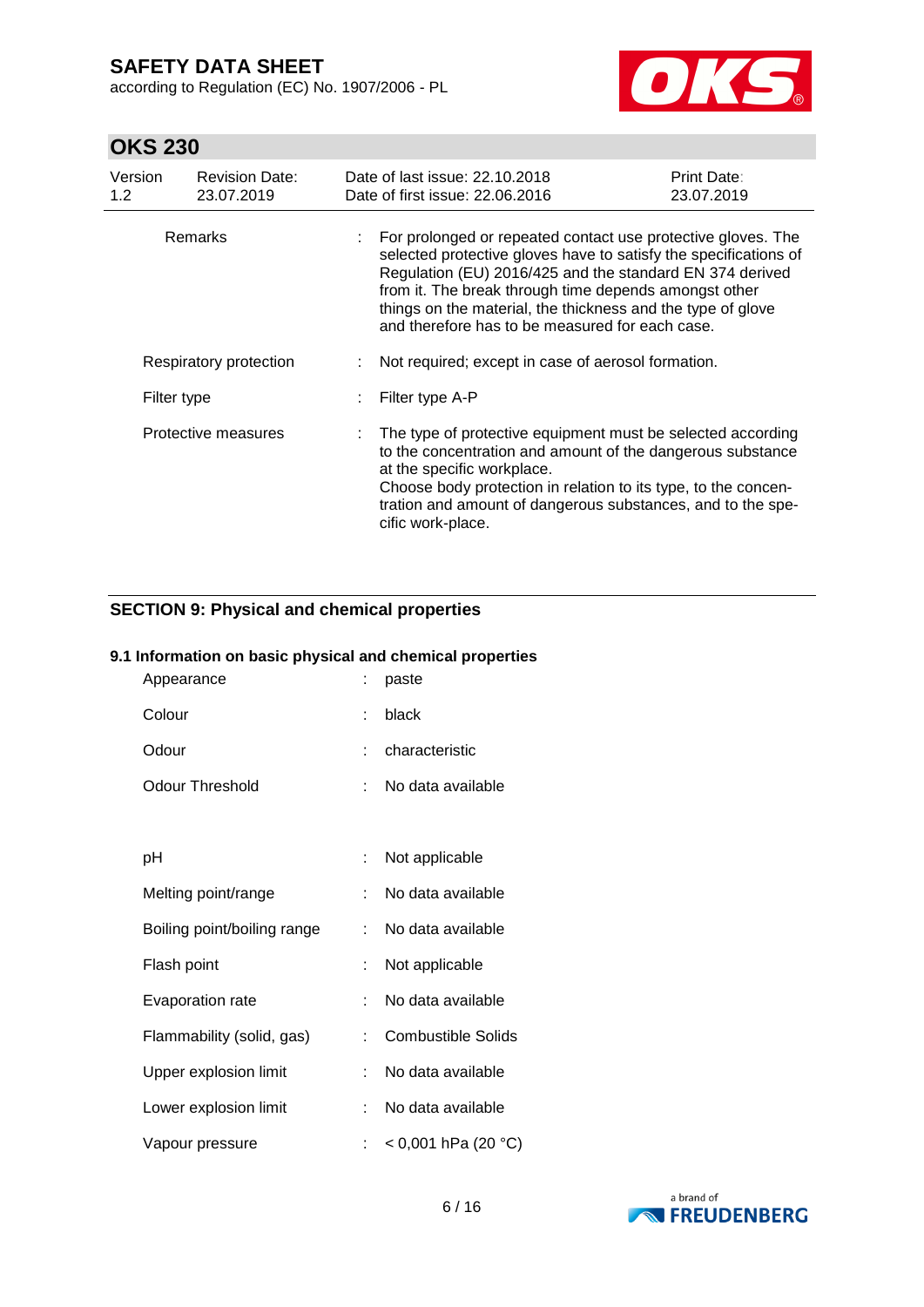according to Regulation (EC) No. 1907/2006 - PL



# **OKS 230**

| 1.2                   | Version              | <b>Revision Date:</b><br>23.07.2019 |   | Date of last issue: 22.10.2018<br>Date of first issue: 22.06.2016 | Print Date:<br>23.07.2019 |
|-----------------------|----------------------|-------------------------------------|---|-------------------------------------------------------------------|---------------------------|
|                       |                      | Relative vapour density             | ÷ | No data available                                                 |                           |
| Density               |                      |                                     |   | 1,75 g/cm3<br>(20 °C)                                             |                           |
|                       | <b>Bulk density</b>  |                                     |   | No data available                                                 |                           |
|                       | Solubility(ies)      | Water solubility                    |   | insoluble                                                         |                           |
|                       |                      | Solubility in other solvents        | ÷ | No data available                                                 |                           |
|                       | octanol/water        | Partition coefficient: n-           |   | No data available                                                 |                           |
|                       |                      | Auto-ignition temperature           |   | No data available                                                 |                           |
|                       |                      | Decomposition temperature           |   | No data available                                                 |                           |
|                       | Viscosity            | Viscosity, dynamic                  | ÷ | No data available                                                 |                           |
|                       |                      | Viscosity, kinematic                | t | Not applicable                                                    |                           |
|                       |                      | <b>Explosive properties</b>         |   | Not explosive                                                     |                           |
|                       | Oxidizing properties |                                     |   | No data available                                                 |                           |
| 9.2 Other information |                      |                                     |   |                                                                   |                           |
|                       |                      | Sublimation point                   | t | No data available                                                 |                           |
|                       |                      | Metal corrosion rate                |   | Not corrosive to metals                                           |                           |
|                       | Self-ignition        |                                     |   | not auto-flammable                                                |                           |

## **SECTION 10: Stability and reactivity**

### **10.1 Reactivity**

No hazards to be specially mentioned.

#### **10.2 Chemical stability**

Stable under normal conditions.

#### **10.3 Possibility of hazardous reactions**

Hazardous reactions : No dangerous reaction known under conditions of normal use.

## **10.4 Conditions to avoid**

Conditions to avoid : No conditions to be specially mentioned.

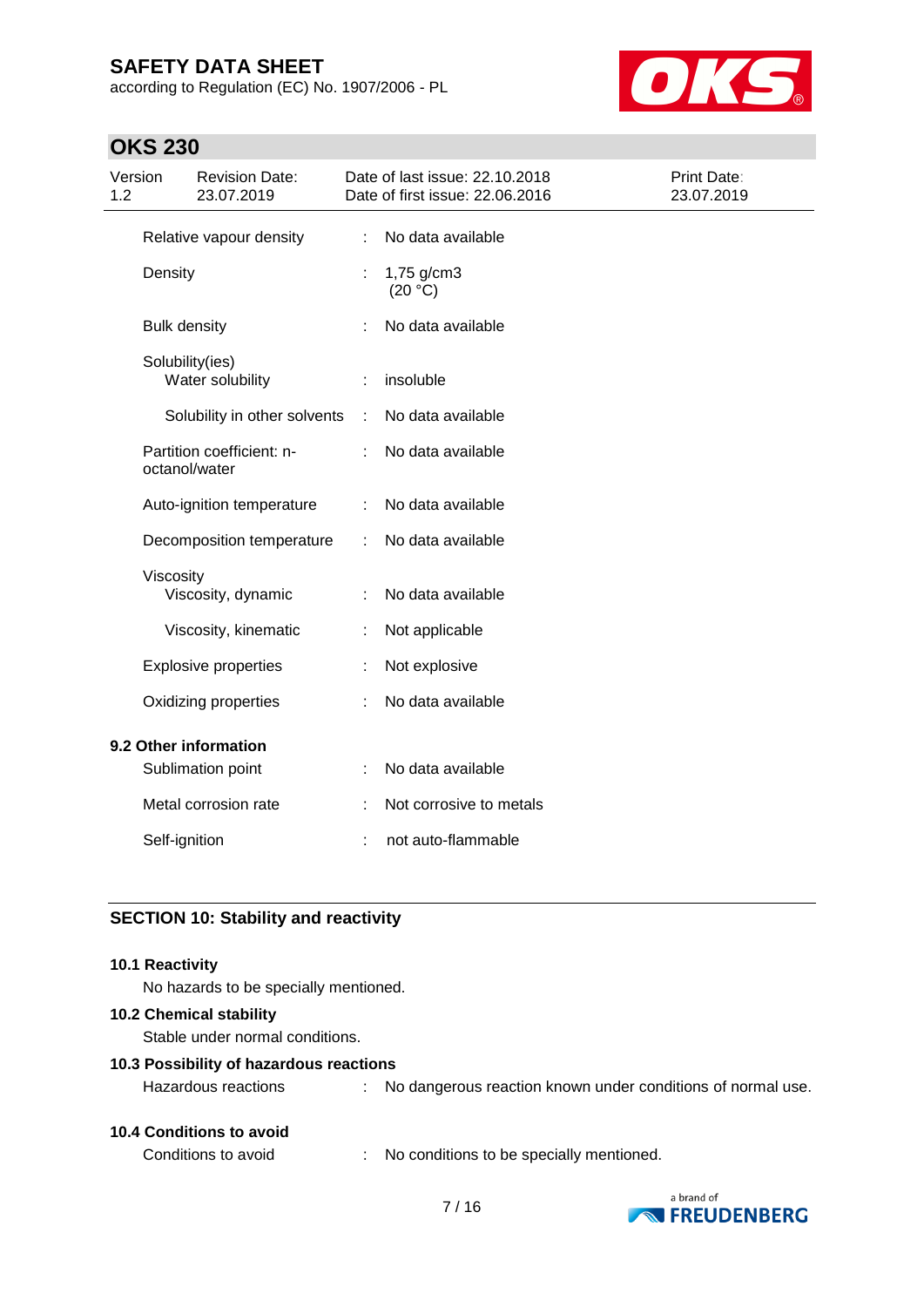according to Regulation (EC) No. 1907/2006 - PL



# **OKS 230**

| Version | <b>Revision Date:</b> | Date of last issue: 22.10.2018  | <b>Print Date:</b> |
|---------|-----------------------|---------------------------------|--------------------|
| 1.2     | 23.07.2019            | Date of first issue: 22.06.2016 | 23.07.2019         |

### **10.5 Incompatible materials**

Materials to avoid : No materials to be especially mentioned.

## **10.6 Hazardous decomposition products**

No decomposition if stored and applied as directed.

## **SECTION 11: Toxicological information**

#### **11.1 Information on toxicological effects**

#### **Acute toxicity**

## **Product:**

| Acute inhalation toxicity | Remarks: This information is not available. |
|---------------------------|---------------------------------------------|
| Acute dermal toxicity     | Remarks: This information is not available. |

### **Components:**

#### **molybdenum disulphide:** Acute oral toxicity : LD50 (Rat): > 5.000 mg/kg

| Acute dermal toxicity | : LD50 (Rat): $> 16.000$ mg/kg |
|-----------------------|--------------------------------|
| kaolin:               |                                |

## Acute oral toxicity : LD50 Oral: > 2.000 mg/kg

### **Skin corrosion/irritation**

#### **Product:**

Remarks: This information is not available.

#### **Components:**

### **molybdenum disulphide:**

Assessment: No skin irritation Result: No skin irritation

#### **Serious eye damage/eye irritation**

#### **Product:**

Remarks: This information is not available.

#### **Components:**

#### **molybdenum disulphide:**

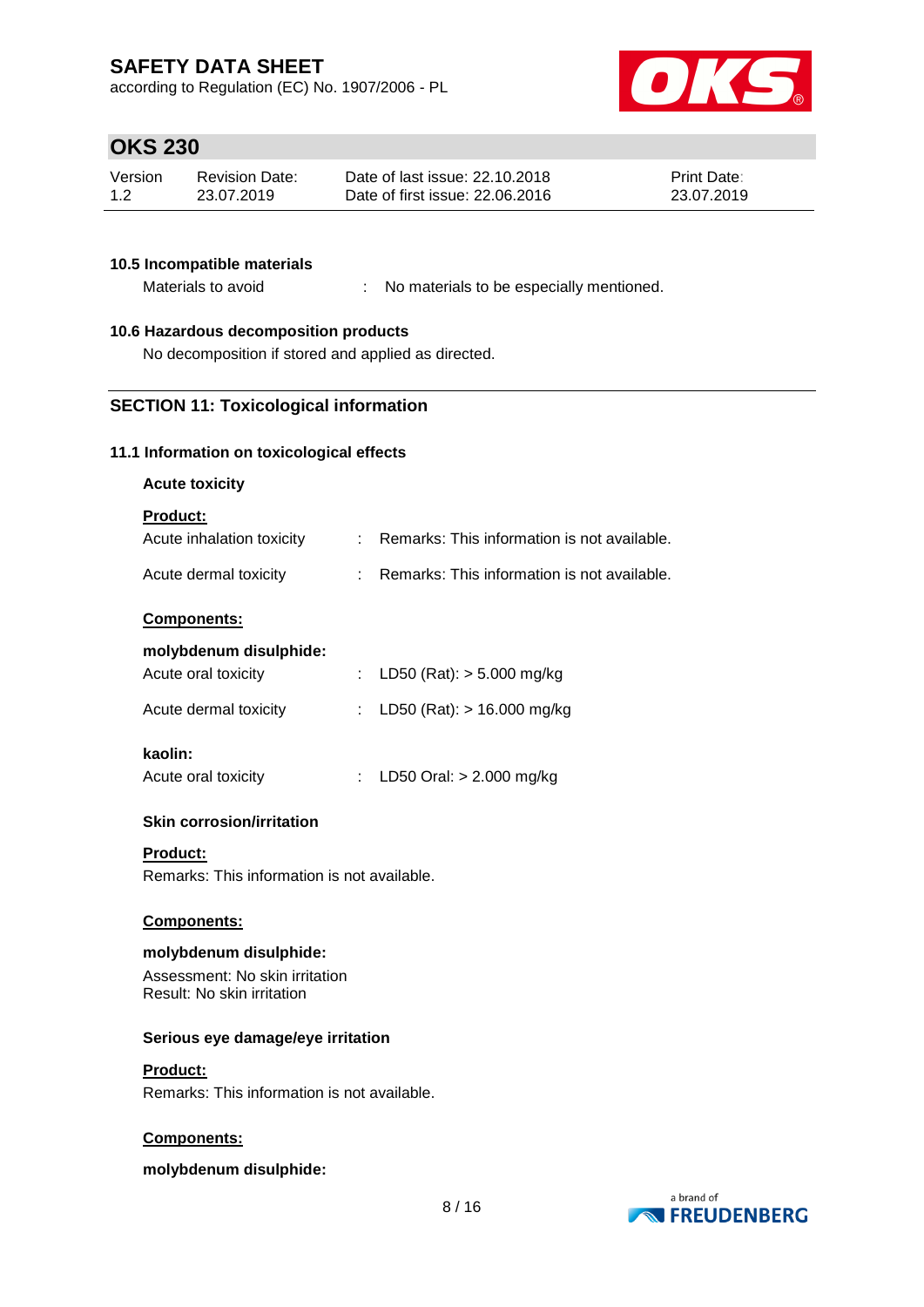according to Regulation (EC) No. 1907/2006 - PL



# **OKS 230**

| Version | Revision Date: | Date of last issue: 22.10.2018  | <b>Print Date:</b> |
|---------|----------------|---------------------------------|--------------------|
| 1.2     | 23.07.2019     | Date of first issue: 22.06.2016 | 23.07.2019         |

Assessment: No eye irritation Result: No eye irritation

### **Respiratory or skin sensitisation**

## **Product:**

Remarks: This information is not available.

### **Components:**

#### **molybdenum disulphide:**

Assessment: Does not cause skin sensitisation. Result: Does not cause skin sensitisation.

### **Germ cell mutagenicity**

#### **Product:**

| Genotoxicity in vitro | Remarks: No data available |
|-----------------------|----------------------------|
| Genotoxicity in vivo  | Remarks: No data available |

### **Components:**

### **molybdenum disulphide:**

| Germ cell mutagenicity- As- | : Animal testing did not show any mutagenic effects. |
|-----------------------------|------------------------------------------------------|
| sessment                    |                                                      |

### **Carcinogenicity**

### **Product:**

Remarks: No data available

### **Components:**

## **molybdenum disulphide:**

| Carcinogenicity - Assess- | No evidence of carcinogenicity in animal studies. |
|---------------------------|---------------------------------------------------|
| ment                      |                                                   |

### **Reproductive toxicity**

### **Product:**

| Effects on fertility               | : Remarks: No data available |
|------------------------------------|------------------------------|
| Effects on foetal develop-<br>ment | : Remarks: No data available |

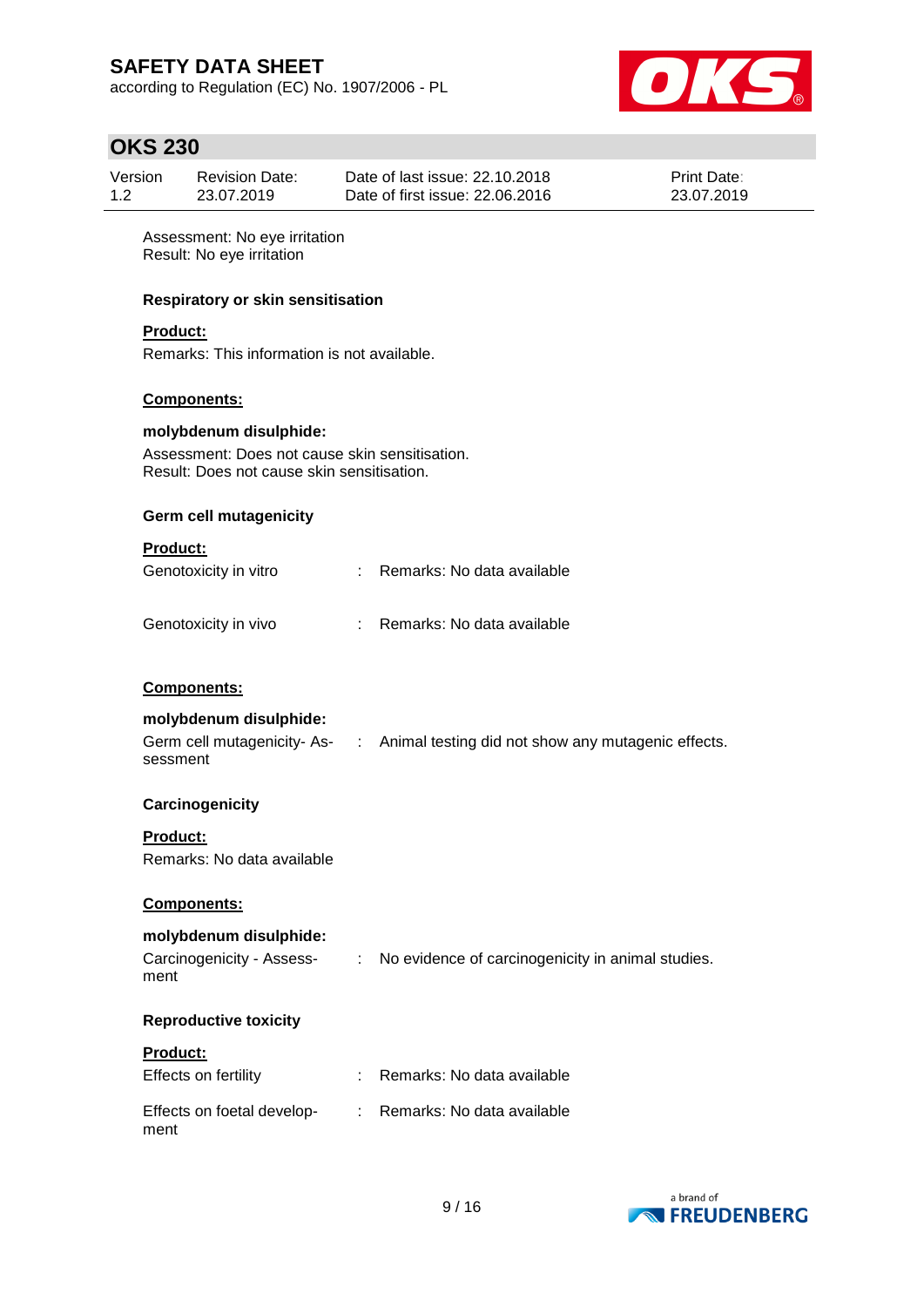according to Regulation (EC) No. 1907/2006 - PL



# **OKS 230**

| Version | <b>Revision Date:</b> | Date of last issue: 22.10.2018  | <b>Print Date:</b> |
|---------|-----------------------|---------------------------------|--------------------|
| 1.2     | 23.07.2019            | Date of first issue: 22,06,2016 | 23.07.2019         |

### **STOT - single exposure**

### **Components:**

### **molybdenum disulphide:**

Assessment: The substance or mixture is not classified as specific target organ toxicant, single exposure.

### **STOT - repeated exposure**

### **Components:**

### **molybdenum disulphide:**

Assessment: The substance or mixture is not classified as specific target organ toxicant, repeated exposure.

### **Repeated dose toxicity**

### **Product:**

Remarks: This information is not available.

### **Aspiration toxicity**

### **Product:**

This information is not available.

#### **Further information**

### **Product:**

Remarks: Information given is based on data on the components and the toxicology of similar products.

#### **Components:**

### **molybdenum disulphide:**

Remarks: Information given is based on data on the components and the toxicology of similar products.

### **SECTION 12: Ecological information**

### **12.1 Toxicity**

#### **Product:**

| Toxicity to fish                                                                    | : Remarks: No data available |
|-------------------------------------------------------------------------------------|------------------------------|
| Toxicity to daphnia and other : Remarks: No data available<br>aquatic invertebrates |                              |

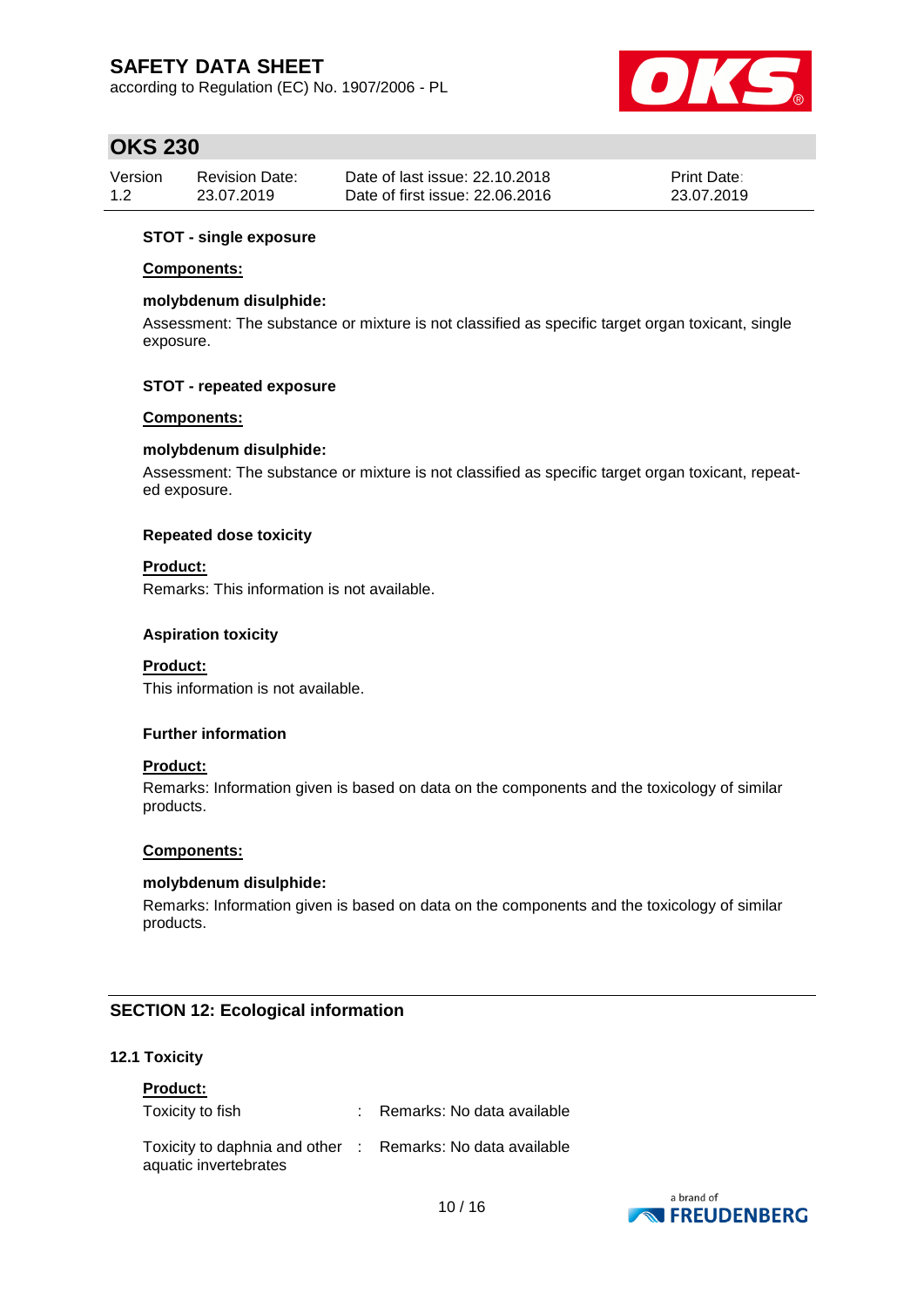according to Regulation (EC) No. 1907/2006 - PL



# **OKS 230**

|                                    | Version          | <b>Revision Date:</b>                                    |   | Date of last issue: 22.10.2018                                                                                                                                                                                          | Print Date: |  |
|------------------------------------|------------------|----------------------------------------------------------|---|-------------------------------------------------------------------------------------------------------------------------------------------------------------------------------------------------------------------------|-------------|--|
| 1.2                                |                  | 23.07.2019                                               |   | Date of first issue: 22.06.2016                                                                                                                                                                                         | 23.07.2019  |  |
|                                    |                  |                                                          |   |                                                                                                                                                                                                                         |             |  |
|                                    |                  | Toxicity to algae                                        |   | Remarks: No data available                                                                                                                                                                                              |             |  |
|                                    |                  | Toxicity to microorganisms                               |   | Remarks: No data available                                                                                                                                                                                              |             |  |
|                                    |                  | <b>Components:</b>                                       |   |                                                                                                                                                                                                                         |             |  |
|                                    |                  | molybdenum disulphide:                                   |   |                                                                                                                                                                                                                         |             |  |
|                                    | Toxicity to fish |                                                          | ÷ | LC50 (Pimephales promelas (fathead minnow)): > 100 mg/l<br>Exposure time: 96 h                                                                                                                                          |             |  |
|                                    |                  | Toxicity to daphnia and other :<br>aquatic invertebrates |   | EC50 (Daphnia magna (Water flea)): > 100 mg/l<br>Exposure time: 48 h                                                                                                                                                    |             |  |
|                                    |                  | Toxicity to algae                                        |   | EC50 (Pseudokirchneriella subcapitata (green algae)): > 100<br>mg/l<br>Exposure time: 72 h                                                                                                                              |             |  |
| 12.2 Persistence and degradability |                  |                                                          |   |                                                                                                                                                                                                                         |             |  |
|                                    | <b>Product:</b>  |                                                          |   |                                                                                                                                                                                                                         |             |  |
|                                    |                  | Biodegradability                                         |   | : Remarks: No data available                                                                                                                                                                                            |             |  |
|                                    | ity              |                                                          |   | Physico-chemical removabil- : Remarks: No data available                                                                                                                                                                |             |  |
|                                    |                  | 12.3 Bioaccumulative potential                           |   |                                                                                                                                                                                                                         |             |  |
|                                    | <b>Product:</b>  |                                                          |   |                                                                                                                                                                                                                         |             |  |
|                                    |                  | <b>Bioaccumulation</b>                                   |   | Remarks: This mixture contains no substance considered to<br>be persistent, bioaccumulating and toxic (PBT).<br>This mixture contains no substance considered to be very<br>persistent and very bioaccumulating (vPvB). |             |  |
|                                    |                  | 12.4 Mobility in soil                                    |   |                                                                                                                                                                                                                         |             |  |
|                                    | <b>Product:</b>  |                                                          |   |                                                                                                                                                                                                                         |             |  |
|                                    | Mobility         |                                                          |   | Remarks: No data available                                                                                                                                                                                              |             |  |
|                                    |                  | Distribution among environ-<br>mental compartments       |   | Remarks: No data available                                                                                                                                                                                              |             |  |
|                                    |                  | 12.5 Results of PBT and vPvB assessment                  |   |                                                                                                                                                                                                                         |             |  |
|                                    | <b>Product:</b>  |                                                          |   |                                                                                                                                                                                                                         |             |  |
|                                    | Assessment       |                                                          |   | This substance/mixture contains no components considered<br>to be either persistent, bioaccumulative and toxic (PBT), or<br>very persistent and very bioaccumulative (vPvB) at levels of<br>0.1% or higher              |             |  |

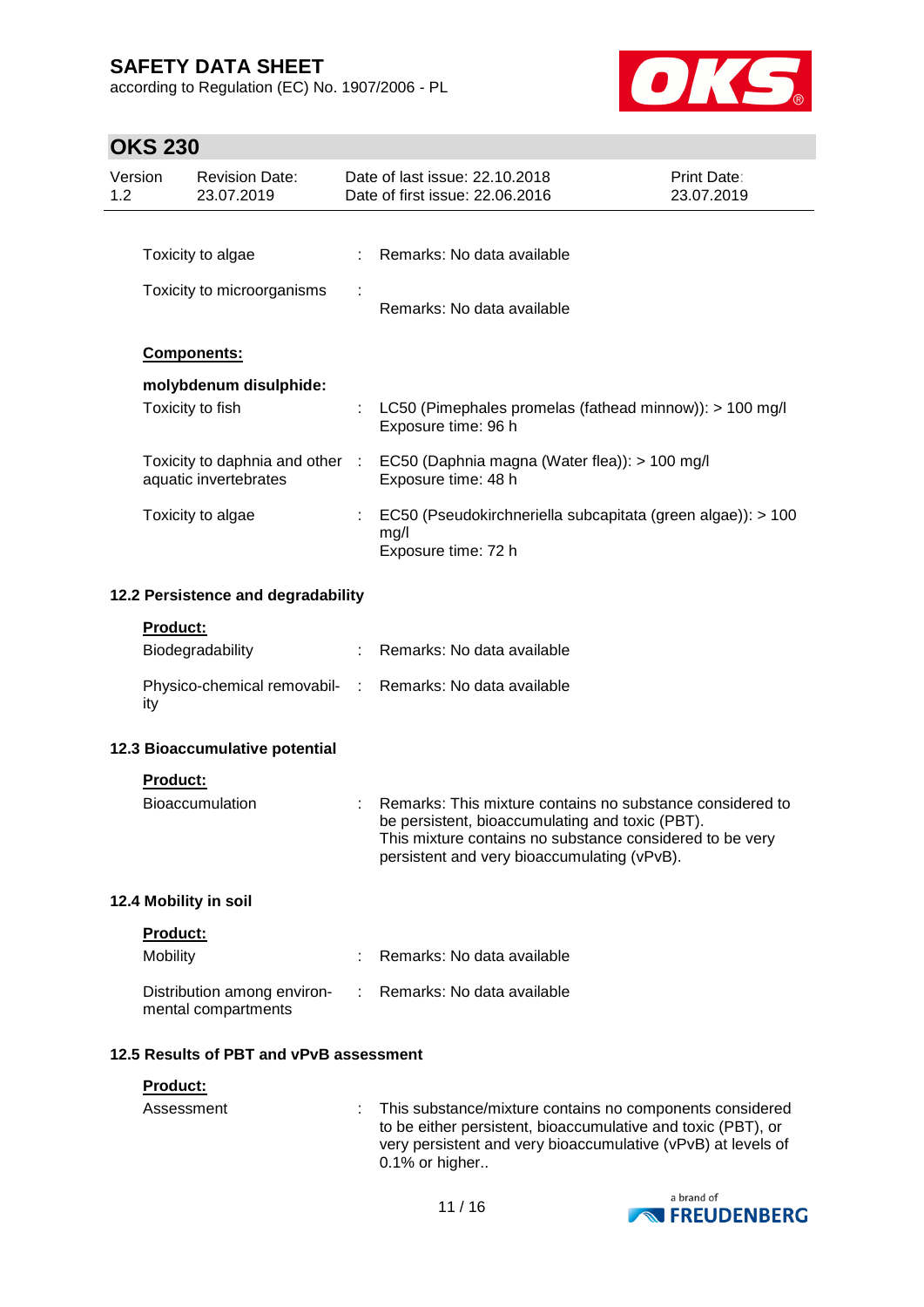according to Regulation (EC) No. 1907/2006 - PL



# **OKS 230**

| Version | <b>Revision Date:</b> | Date of last issue: 22.10.2018  | <b>Print Date:</b> |
|---------|-----------------------|---------------------------------|--------------------|
| 1.2     | 23.07.2019            | Date of first issue: 22,06,2016 | 23.07.2019         |

## **12.6 Other adverse effects**

## **Product:**

| Additional ecological infor- | No information on ecology is available. |
|------------------------------|-----------------------------------------|
| mation                       |                                         |

## **SECTION 13: Disposal considerations**

## **13.1 Waste treatment methods**

| <b>Product</b>         |  | : The product should not be allowed to enter drains, water<br>courses or the soil.                                                                                     |
|------------------------|--|------------------------------------------------------------------------------------------------------------------------------------------------------------------------|
|                        |  | Waste codes should be assigned by the user based on the<br>application for which the product was used.                                                                 |
| Contaminated packaging |  | Packaging that is not properly emptied must be disposed of as<br>the unused product.<br>Dispose of waste product or used containers according to<br>local regulations. |
|                        |  | The following Waste Codes are only suggestions:                                                                                                                        |

## **SECTION 14: Transport information**

## **14.1 UN number**

| <b>ADR</b>                      | Not regulated as a dangerous good |
|---------------------------------|-----------------------------------|
| <b>IMDG</b>                     | Not regulated as a dangerous good |
| <b>IATA</b>                     | Not regulated as a dangerous good |
| 14.2 UN proper shipping name    |                                   |
| <b>ADR</b>                      | Not regulated as a dangerous good |
| <b>IMDG</b>                     | Not regulated as a dangerous good |
| <b>IATA</b>                     | Not regulated as a dangerous good |
| 14.3 Transport hazard class(es) |                                   |
| <b>ADR</b>                      | Not regulated as a dangerous good |
| <b>IMDG</b>                     | Not regulated as a dangerous good |
| <b>IATA</b>                     | Not regulated as a dangerous good |
| 14.4 Packing group              |                                   |
| ADR                             | Not regulated as a dangerous good |

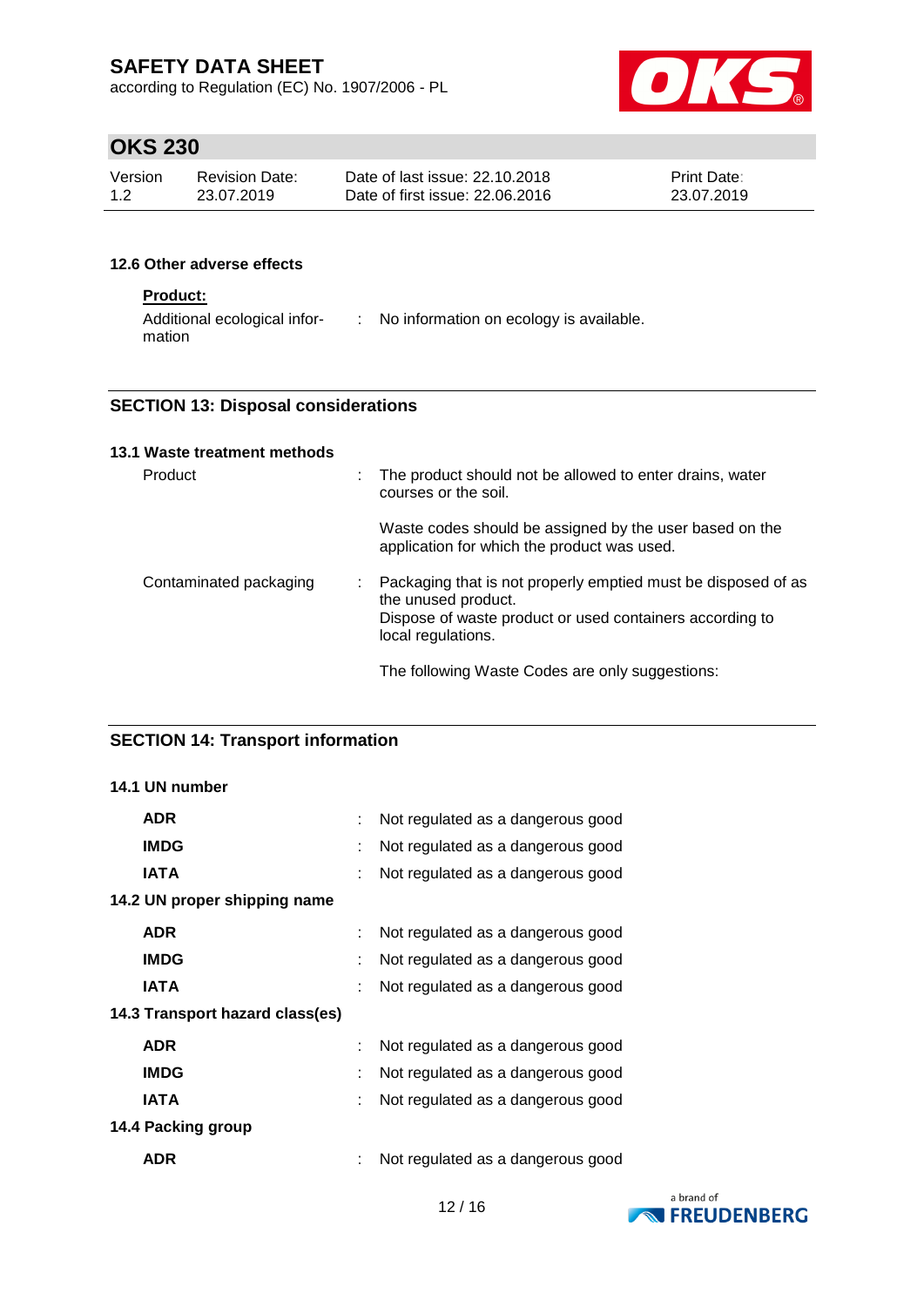according to Regulation (EC) No. 1907/2006 - PL



# **OKS 230**

| Version<br>1.2                                                          | <b>Revision Date:</b><br>23.07.2019 |  | Date of last issue: 22.10.2018<br>Date of first issue: 22.06.2016 | <b>Print Date:</b><br>23.07.2019 |  |
|-------------------------------------------------------------------------|-------------------------------------|--|-------------------------------------------------------------------|----------------------------------|--|
|                                                                         |                                     |  |                                                                   |                                  |  |
| <b>IMDG</b>                                                             |                                     |  | Not regulated as a dangerous good                                 |                                  |  |
|                                                                         | <b>IATA (Cargo)</b>                 |  | Not regulated as a dangerous good                                 |                                  |  |
|                                                                         | <b>IATA (Passenger)</b>             |  | Not regulated as a dangerous good                                 |                                  |  |
|                                                                         | 14.5 Environmental hazards          |  |                                                                   |                                  |  |
| <b>ADR</b>                                                              |                                     |  | Not regulated as a dangerous good                                 |                                  |  |
| <b>IMDG</b>                                                             |                                     |  | Not regulated as a dangerous good                                 |                                  |  |
|                                                                         | <b>IATA (Passenger)</b>             |  | Not regulated as a dangerous good                                 |                                  |  |
|                                                                         | <b>IATA (Cargo)</b>                 |  | Not regulated as a dangerous good                                 |                                  |  |
|                                                                         | 14.6 Special precautions for user   |  |                                                                   |                                  |  |
|                                                                         | No special precautions required.    |  |                                                                   |                                  |  |
| 14.7 Transport in bulk according to Annex II of Marpol and the IBC Code |                                     |  |                                                                   |                                  |  |
|                                                                         | Remarks                             |  | Not applicable for product as supplied.                           |                                  |  |

## **SECTION 15: Regulatory information**

## **15.1 Safety, health and environmental regulations/legislation specific for the substance or mixture**

| REACH - Candidate List of Substances of Very High<br>Concern for Authorisation (Article 59).                                                                                 |                              | This product does not contain sub-<br>stances of very high concern (Regu-<br>lation (EC) No 1907/2006 (REACH),<br>Article 57). |  |  |
|------------------------------------------------------------------------------------------------------------------------------------------------------------------------------|------------------------------|--------------------------------------------------------------------------------------------------------------------------------|--|--|
| REACH - List of substances subject to authorisation<br>(Annex XIV)                                                                                                           |                              | Not applicable                                                                                                                 |  |  |
| Regulation (EC) No 1005/2009 on substances that de-<br>plete the ozone layer                                                                                                 | ÷.                           | Not applicable                                                                                                                 |  |  |
| Regulation (EC) No 850/2004 on persistent organic pol-<br>lutants                                                                                                            | $\mathcal{L}_{\mathrm{eff}}$ | Not applicable                                                                                                                 |  |  |
| Regulation (EC) No 649/2012 of the European Parlia-<br>ment and the Council concerning the export and import<br>of dangerous chemicals                                       |                              | Not applicable                                                                                                                 |  |  |
| REACH - Restrictions on the manufacture, placing on<br>the market and use of certain dangerous substances,<br>preparations and articles (Annex XVII)                         | ÷.                           | Not applicable                                                                                                                 |  |  |
| Seveso III: Directive 2012/18/EU of the European Parliament and of the Council on the control of<br>major-accident hazards involving dangerous substances.<br>Not applicable |                              |                                                                                                                                |  |  |

Volatile organic compounds : Directive 2010/75/EU of 24 November 2010 on industrial

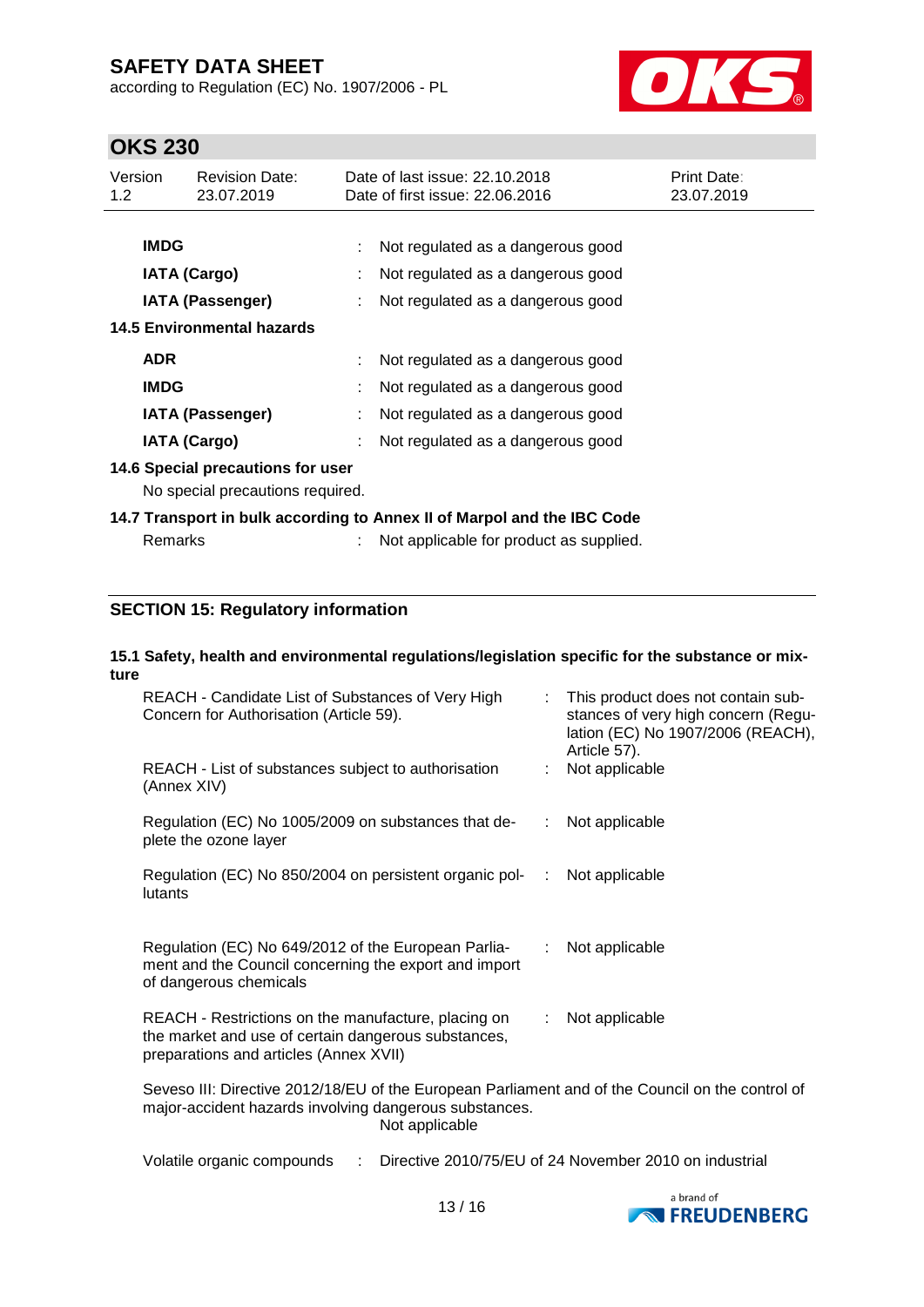according to Regulation (EC) No. 1907/2006 - PL



# **OKS 230**

| Version | <b>Revision Date:</b> | Date of last issue: 22.10.2018  | <b>Print Date:</b> |
|---------|-----------------------|---------------------------------|--------------------|
| 1.2     | 23.07.2019            | Date of first issue: 22.06.2016 | 23.07.2019         |

emissions (integrated pollution prevention and control) Remarks: Not applicable

Other regulations:

Act of 25 February 2011 on the Chemical Substances and Their Mixtures (consolidated text Dz. U. 2015, item 1203).

Regulation (EC) No 1272/2008 of the European Parliament and of the Council of 16 December 2008 on classification, labelling and packaging of substances and mixtures, amending and repealing Directives 67/548/EEC and 1999/45/EC, and amending Regulation (EC) No 1907/2006 (Official Journal of the European Union L 353 from 31.12.2008) with further adaptation to technical progress (ATP 1-7).

Regulation (EC) No 1907/2006 of the European Parliament and of the Council of 18 December 2006 concerning the Registration, Evaluation, Authorisation and Restriction of Chemicals (REACH), establishing a European Chemicals Agency, amending Directive 1999/45/EC and repealing Council Regulation (EEC) No 793/93 and Commission Regulation (EC) No 1488/94 as well as Council Directive 76/769/EEC and Commission Directives 91/155/EEC, 93/67/EEC, 93/105/EC and 2000/21/EC (Official Journal of the European Union L 396 from 30.12.2006, as amended).

Commission Regulation (EU) 2015/830 of 28 May 2015 amending Regulation (EC) No 1907/2006 of the European Parliament and of the Council on the Registration, Evaluation, Authorisation and Restriction of Chemicals (REACH)

Ordinance of the Minister of Health of 10 August 2012 concerning the criteria and procedure of classification of chemical substances and their mixtures (consolidated text Dz. U. of 2015., pos. 208).

Ordinance of the Minister of Economy, Labour and Social Policy of 21st December 2005 concerning the basic requirements for personal protective equipment (Dz. U. Nr. 259, item 2173). Ordinance of the Minister of Labour and Social Policy of 12 June 2018 concerning the highest allowable concentrations and levels of the agents harmful for health in the workplace (OJ 2018 pos 1286)

Ordinance of the Minister of Health of 2nd February 2011 concerning tests and measurement of agents harmful for health in the workplace (Dz. U. Nr. 33, item 166).

Ordinance of the Minister of Health of 30th December 2004 on the health and safety of workers related to chemical agents at work (Dz. U. from 2005, Nr. 11, item 86, as amended).

Act of 14 December 2012. on Waste (Journal of Laws of 2013. pos. 21, as amended). Act of 13 June 2013. On packaging and packaging waste Journal. U. of 2013. Item. 888, as amended).

Ordinance of the Minister of Environment of 9th December 2014 on Waste Catalog (Dz. U. 2014 item 1923).

Ordinance of the Minister of Environment on the requirements for carrying out the process of thermal treatment of waste and how to deal with waste produced in the process. (Dz. U. of 2016., Pos. 108)

Act of 19 August 2011 on transport of dangerous goods (Dz. U. Nr. 227, item 1367, as amended).

Government Statement of 26 July 2005 on enforcing of changes Annexes A and B of European Agreement concerning international transport of dangerous goods by road (ADR) (Dz. U. Nr. 178, item 1481, as amended).

Ordinance of the Minister of Health of 20th April 2012 concerning labeling of containers of dangerous substances and dangerous mixtures and some mixtures ((consolidated text) Dz. U. z 2015 nr. 0 poz. 450).

Ordinance of the Minister of Health of 11th June 2012 concerning categories of dangerous substances and dangerous mixtures for which containers must be fitted with child-resistant fastenings and a tactile warning of danger (Dz. U. from 2012, item 688 as amended).

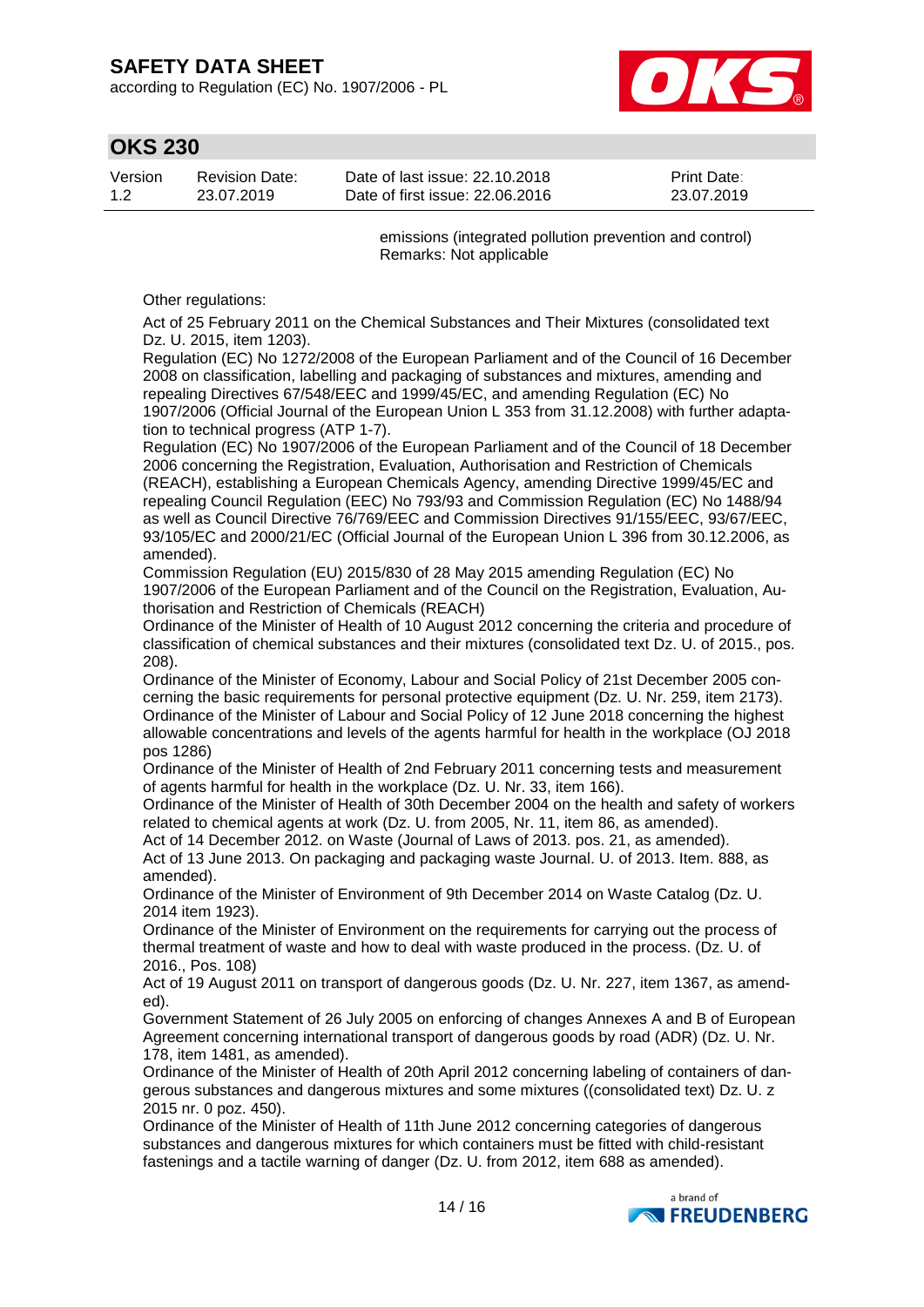according to Regulation (EC) No. 1907/2006 - PL



# **OKS 230**

| Version | <b>Revision Date:</b> | Date of |
|---------|-----------------------|---------|
| 1.2     | 23.07.2019            | Date of |

last issue: 22.10.2018 first issue: 22.06.2016 Print Date: 23.07.2019

## **15.2 Chemical safety assessment**

This information is not available.

## **SECTION 16: Other information**

### **Full text of other abbreviations**

ADN - European Agreement concerning the International Carriage of Dangerous Goods by Inland Waterways; ADR - European Agreement concerning the International Carriage of Dangerous Goods by Road; AICS - Australian Inventory of Chemical Substances; ASTM - American Society for the Testing of Materials; bw - Body weight; CLP - Classification Labelling Packaging Regulation; Regulation (EC) No 1272/2008; CMR - Carcinogen, Mutagen or Reproductive Toxicant; DIN - Standard of the German Institute for Standardisation; DSL - Domestic Substances List (Canada); ECHA - European Chemicals Agency; EC-Number - European Community number; ECx - Concentration associated with x% response; ELx - Loading rate associated with x% response; EmS - Emergency Schedule; ENCS - Existing and New Chemical Substances (Japan); ErCx - Concentration associated with x% growth rate response; GHS - Globally Harmonized System; GLP - Good Laboratory Practice; IARC - International Agency for Research on Cancer; IATA - International Air Transport Association; IBC - International Code for the Construction and Equipment of Ships carrying Dangerous Chemicals in Bulk; IC50 - Half maximal inhibitory concentration; ICAO - International Civil Aviation Organization; IECSC - Inventory of Existing Chemical Substances in China; IMDG - International Maritime Dangerous Goods; IMO - International Maritime Organization; ISHL - Industrial Safety and Health Law (Japan); ISO - International Organisation for Standardization; KECI - Korea Existing Chemicals Inventory; LC50 - Lethal Concentration to 50 % of a test population; LD50 - Lethal Dose to 50% of a test population (Median Lethal Dose); MARPOL - International Convention for the Prevention of Pollution from Ships; n.o.s. - Not Otherwise Specified; NO(A)EC - No Observed (Adverse) Effect Concentration; NO(A)EL - No Observed (Adverse) Effect Level; NOELR - No Observable Effect Loading Rate; NZIoC - New Zealand Inventory of Chemicals; OECD - Organization for Economic Co-operation and Development; OPPTS - Office of Chemical Safety and Pollution Prevention; PBT - Persistent, Bioaccumulative and Toxic substance; PICCS - Philippines Inventory of Chemicals and Chemical Substances; (Q)SAR - (Quantitative) Structure Activity Relationship; REACH - Regulation (EC) No 1907/2006 of the European Parliament and of the Council concerning the Registration, Evaluation, Authorisation and Restriction of Chemicals; RID - Regulations concerning the International Carriage of Dangerous Goods by Rail; SADT - Self-Accelerating Decomposition Temperature; SDS - Safety Data Sheet; SVHC - Substance of Very High Concern; TCSI - Taiwan Chemical Substance Inventory; TRGS - Technical Rule for Hazardous Substances; TSCA - Toxic Substances Control Act (United States); UN - United Nations; vPvB - Very Persistent and Very Bioaccumulative

#### **Further information**

This safety data sheet applies only to products originally packed and labelled by OKS Spezialschmierstoffe. The information contained therein may not be reproduced or modified without the express written permission of OKS Spezialschmierstoffe. Any forwarding of this document is only permitted to the extent required by law. Any further, in particular public, dissemination of our safe-